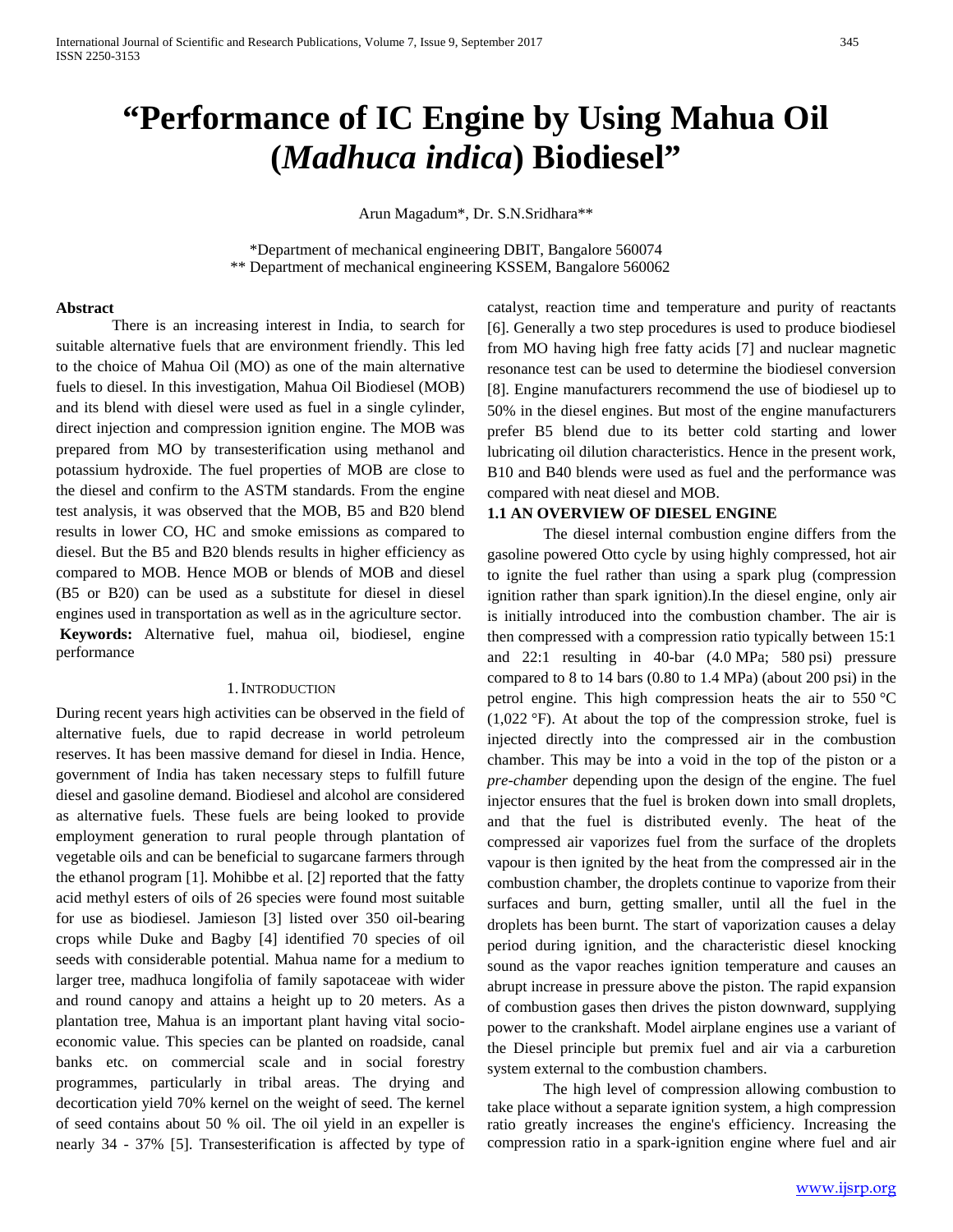are mixed before entry to the cylinder is limited by the need to prevent damaging pre-ignition. Since only air is compressed in a diesel engine, and fuel is not introduced into the cylinder until shortly before top dead centre (TDC), premature detonation is not an issue and compression ratios are much higher.

## **1.2 COMBUSTION IN C.I. ENGINE**

The process of combustion in C.I. engine is fundamentally different from that in a S.I. engine. In the S.I. engine a homogeneous carbureted mixture of petrol vapor and air, in nearly stoichiometric or chemically correct ratio, is compressed in the compression stroke through a small compression ratio (6:1 to 11:1) and the mixture is ignited at one place before the end of the compression stroke (say before 30° before TDC) by means of an electric spark.

In C.I. engine, air alone is compressed through a large compression ratio (12:1 to 24:1) during the compression stroke raising highly its temperature and pressure. In the highly compressed and highly heated air in the combustion chamber (well above ignition point of fuel) one or more jets of fuel are injected in the liquid state, compressed to high pressure of 110 to 200 bar by means of a fuel pump. Each minute droplet as it enters the hot air (temperature 450-500°C and pressure 30-40 bar) is quickly surrounded by an envelope of its own vapor and this, in turn and after an appreciable interval, is inflamed at the surface of the envelope.

#### **1.3 MAHUA OIL** *(Madhuca indica)*

The two major species of genus Madhuca found in India are Madhuca Indica (syn. Bassia latifolia) and Madhuca longifolia (syn. Brassica longifolia). Mahua is the widely accepted as local name for the fat from both these species. This plant is common in deciduous forests. The seed and oil potential of this tree in the country is 5.00 lakh and 1.8 lakh M. tons.



Plate 1.1: Mahua (Madhuca Indica)

| a. Botanical Name |                      | Madhuca indica |
|-------------------|----------------------|----------------|
| <b>b.</b> Family  |                      | Sapotaceae     |
| c. Common Names   |                      |                |
| Sanskrit:         |                      | Madhuka        |
| A.P               |                      | Ippe, Yappa    |
| Gujarat           |                      | Mahuda         |
| Hindi             | $\ddot{\phantom{a}}$ | Mahua, Mohwa,  |
| Karnataka         |                      | Hippe          |
| Kerla             |                      | Ponnam, Ilupa  |

| Maharashtra     |                | Mahwa, Mohwra  |
|-----------------|----------------|----------------|
| Orissa          | $\ddot{\cdot}$ | Mahula, Moha,  |
| Tamil Nadu      | ÷              | Illupei, elupa |
| West Bengal     | $\ddot{\cdot}$ | Mahwa, Maul,   |
| English         | $\ddot{\cdot}$ | Butter tree    |
| $\cdot$ $\cdot$ |                |                |

## **1.4. Botanical Features**

 M. Latijolia is a deciduous tree white M.Congijolia is ever green or semi ever green tree. Attains height upto 70 ft. The tree matures and starts bearing 8 to 15 years, and fruits upto 60 years. The two species are not differentiated in Trade. The kernels are 70% of seed by weight, are seed contains two kernels, having 2.5 cm x 1.75 cm size oil content in latifolia is 46% and 52% in long folia. In seeds oil content is 35% and protein in 16%.

#### **1.5. Flowering**

The flowering season extends from February to April. The copious fall of succulent, corollas weave a cream colored carpet on the ground. It is rich in sugar (73%) and next to cane molasses constitute the most important raw material for alcohol fermentation. The yield of 95% alcohol is 405 liters from one ton of dried flowers.

#### **1.6. Fruiting**

The matured fruits fall on the ground in May and July in the North and August and September in the South. The orange brown ripe fleshy berry is 2.5 to 5 cm long and contains one to four shining seeds. The seeds can be separated from the fruit wall by pressing. Drying and decortications yield 70% kernels on the weight of seeds.

#### **1.7. Mahua Oil**

 Mahua seed contains 35% oil and 16% protein. The characteristics of fat are as under:

## **Characteristics of Fat**

#### **Characters Characteristic/valve**

- 1. Color Pole yellow
- 2. Consistency Plastic
- 3. Refractive index at 40 degree C1.452 to
- 1.462
- 4. Specific gravity at 15 degree C 0.856 to 0.870
	- 5. Iodine valve 58.00 to 70.00
	- 6. Specification valve 187 to 196
	- 7. Sponification valve 1.00 to 3.00

## **2.1 EXPERIMENTAL PROCEDURE**

1) Switch on the mains of the control panel and set the supply voltage from servo stabilizer to 220 volts.

2) The main gate valve is opened, the pump is switched ON and the water flow to the engine cylinder jacket (300 liters/hour), calorimeter (50 liters/hour), dynamometer and sensors are set.

3) Engine is started by hand cranking and allowed to run for a 20 minutes to reach steady state condition.

4) The engine software Lab view 7.1 optimized for engine analysis by Deepti Engineering Services, Bangalore is used for taking readings.

The engine has a compression ratio of 17.5 and a normal speed of 1500 rpm controlled by the governor. An injection pressure of 200 bar, 250 bar and 300 bar are used for the analysis. The engine is first run with neat diesel at loading conditions such as 6.5, 13, 19.5 and 26 N-m. Between two load trials the engine is allowed to become stable by running it for 3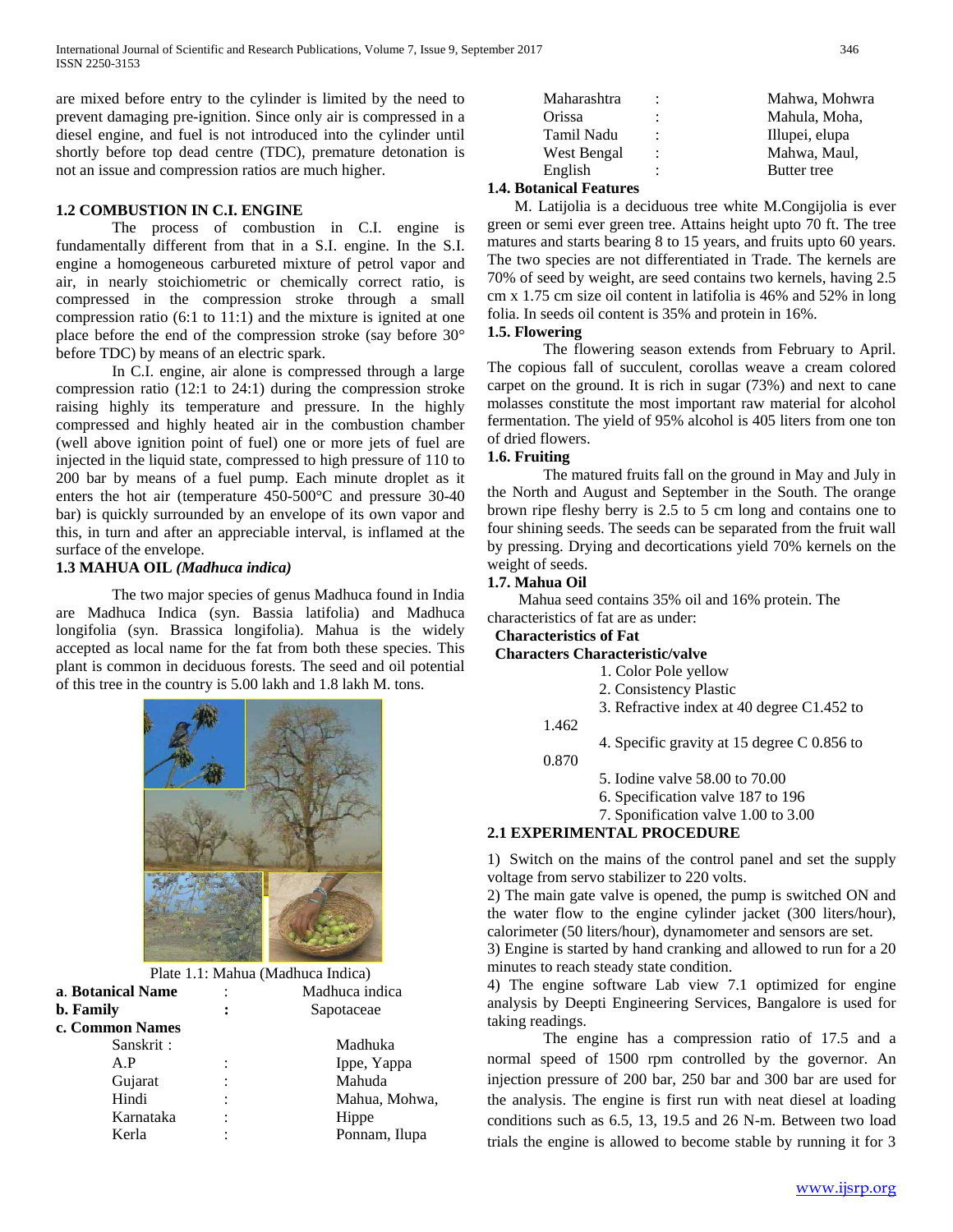minutes before taking the readings. At each loading condition performance parameters namely speed, exhaust gas temperature, brake power, peak pressure are measured under steady state conditions. The experiments are repeated for various load conditions for S10, S20 and S30 bio-fuel. With the above experimental results, the parameters such as total fuel consumption, brake specific fuel consumption, indicated specific fuel consumption, specific energy consumption, brake thermal efficiency, indicated thermal efficiency, mechanical efficiency are calculated. Finally graphs are plotted for these parameters against various load conditions for diesel and S10, diesel and S20, diesel and S30 bio-diesel. From these plots, performance characteristics of the engine are determined.

#### **2.2 EXPERIMENTATION**

The experiments were conducted on a direct injection compression ignition engine for various loads and blends of biodiesel & pure diesel. Analysis of combustion characteristics and performance parameters like peak pressure, specific fuel consumption (SFC) and Brake thermal efficiency are evaluated.

## **3 RESULTS AND DISCUSSIONS 3.1 PERFORMANCE CHARACTERISTICS 3.1.1 Brake thermal efficiency**



Fig 3.1 Variation of BTE with load for different percentage of Mahua oil and diesel with CR 17.5

The variation of brake thermal efficiency with load at different percentage of diesel- Mahua oil biodiesel blends are shown in figures 3.1 From the figure it was observed that the brake thermal efficiency increases with load in all cases. It was further observed that the Brake Thermal Efficiency of the Mahua-biodiesel is marginally less by 1.0-2.0% compared to neat diesel operation for normal injection timings.

#### **3.1.2Total fuel consumption**



## Fig 3.2 Variation of TFC with load for different percentage of Mahua oil and diesel with CR17.5

The variation of total fuel consumption with load at different percentages of diesel- Mahua oil biodiesel blends are shown in figures 3.5 From the figure it was observed that the total fuel consumption increases with load in all cases. From the figure it was observed that the total fuel consumption of the Mahua oil -biodiesel was marginally increases compared to neat diesel operation for normal compression ratio. At 80% load, the total fuel consumption of engine when run an engine with neat diesel is 1.132 kg/hr, where as it is 1.146kg/hr, 1.177 kg/hr, 1.201 kg/hr, and 1.450 kg/hr when engine is run on diesel with 10% Mahua oil-biodisel, 20% Mahua oil-biodisel, 30% Mahua oil -biodisel and 40% Mahua oil -biodisel respectively.

## **3.1.3 Brake specific fuel consumption**



Fig 3.3 Variation of BSFC with load for different percentage of Mahua oil and diesel with CR17.5

The variation of brake specific fuel consumption with load at different percentages of diesel- Mahua oil biodiesel blends are shown in figures 6.9 to 6.12. From figure it was observed that the brake specific fuel consumption decreases with load in all cases. At 80% load, the brake specific fuel consumption of the engine when run on neat diesel is 0.275 kg/kW-hr, where as it is 0.300 kg/kW-hr, 0.290 kg/kW-hr, 0.300 kg/kW-hr, 0.358 kg/kW-hr when engine is run on diesel with 10% Mahua oil -biodisel, 20% Mahua oil -biodisel, 30% Mahua oil -biodisel and 40% Mahua oil -biodisel respectively.

#### **3.1.4 Air Fuel Ratio**

.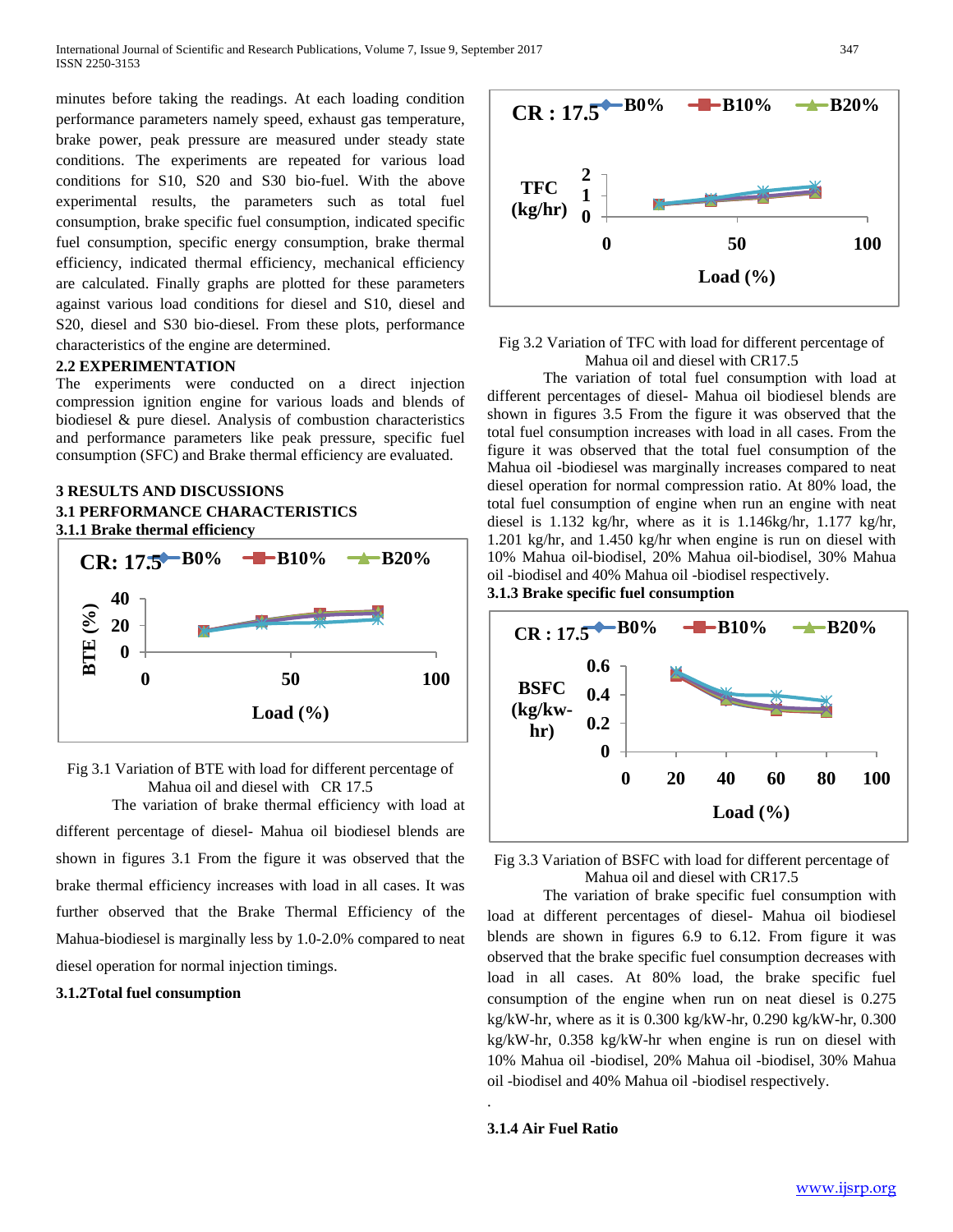

Fig 3.4 Variation of AFR with load for different percentage of Mahua oil and diesel with CR17.5

The variation of air fuel ratio with load at different percentages of diesel- Mahua oil biodiesel blends are shown in figures 6.21 to 6.24. From the figures it was observed that the air fuel ratio decreases with load in all cases because as the load increases the consumption of fuel increases hence air fuel ratio reduces.

At 80% load (fig 6.21), the air fuel ratio of engine when run on neat diesel is 25.94, where as it is 23.78, 23.16, 23.64 and 17.93 when engine is run on diesel with 10% Mahua oil biodisel, 20% Mahua oil -biodisel, 30% Mahua oil -biodisel and 40% Mahua oil -biodisel respectively.

#### **3.1.5 Volumetric efficiency**



Fig 3.5 Variation of volumetric efficiency with load for different percentage of Mahua oil and diesel with CR17.5

The variation of volumetric efficiency with load at different percentages of diesel- Mahua oil biodiesel blends are shown in figures 6.25 to 6.28. From the figure it was observed that the volumetric efficiency almost keeps constant for biodiesel blends. This is because of no much variation in airflow.

#### **3.1.6Indicated thermal efficiency**



Fig 3.6 Variation of ITE with load for different percentage of Mahua oil and diesel with CR17.5 The variation of indicated thermal efficiency with load

at different percentages of diesel- Mahua oil biodiesel blends are shown in figures 6.28 to 6.32. From the figure it was observed that the indicated thermal efficiency increases with load in all cases. From the figure it was further observed that the indicated thermal efficiency of the Mahua oil -biodiesel is marginally less by 1.0 - 5% compared to neat diesel operation for normal compression ratio. From the figure 6.28 it was observed that the indicated thermal efficiency for neat diesel at 80% load is 36.27%, where as it is 36.05%, 36.18%, 35.13%, 29.03% when run an engine with B10, B20, B30, & B40 Mahua oil - biodiesel blends. Thus for Mahua oil -biodiesel blend the indicated therma1 efficiency will be 0.11% less for 10% Mahua oil blend, 0.72% less for 20% blend, 1.89% less for 30% blend, 7.30% less for 40% blend at 80% load.

#### **4. Conclusions**

In the present work the performance evaluation of single cylinder four stroke DI diesel engine using neat diesel and Mahua oil for different blends and compression ratios are carried out.

- Performance of the 20% Mahua oil -biodiesel blend was only marginally poorer at part loads compared to the neat diesel performance.
- At higher loads engine suffers from nearly 1 to 1.5% brake thermal efficiency loss for 20% and 30% blends.
- As the blend increases that is for 30% and 40% at full load engine suffers nearly 3 to 4.5% of the break